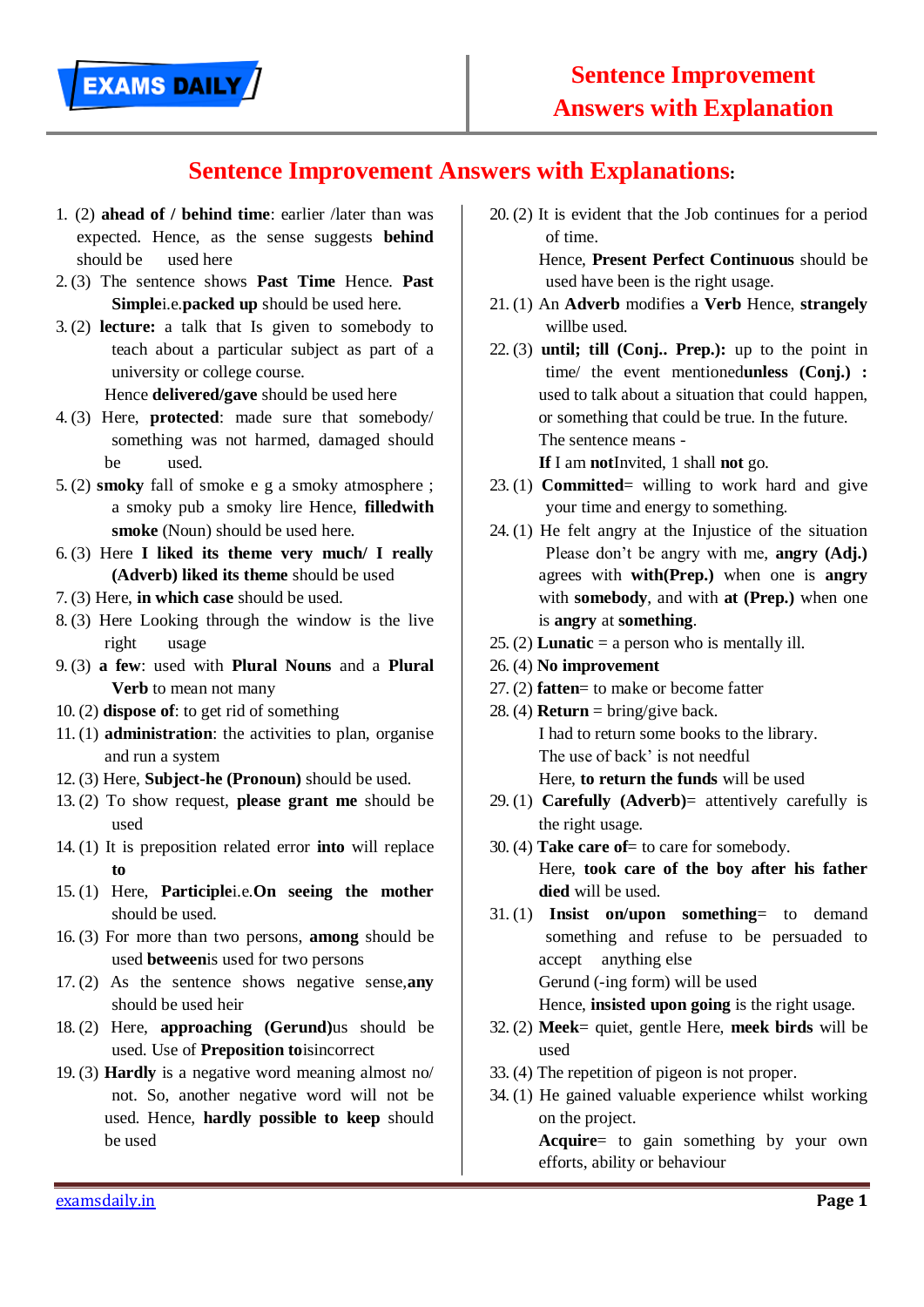# **EXAMS DAILY**

## **Sentence Improvement Answers with Explanation**

- 35. (1) **Ingest**= to take food drug into your body usually by swallowing.
- 36. (3) The restaurant is not far from here
- 37. (4) Mumbai is famous for its textiles.
- 38. (3) **Talk about** = used to emphasize something
- 39. (4) The sentence is in Present Simple (affirmative) Hence question tag should be In negative (present simple).
- 40. (3) **It is high time** is followed by Past Simple
- 41. (4) custom
- 42. (2) **Lack** = to have none or not enough of something.

#### **Look at the sentence:**

He lacks confidence.

- 43. (1) Noun + preposition + Noun  $\Rightarrow$  definite. Hence, it is not proper to use article 'a'.
- 44. (4) **Look at the sentences**:

He is too weak to walk.

He is so weak that he cannot walk.

- 45. (2) **Surrender** = allow yourself to be caught, taken prisoner
- 46. (4) No improvement
- 47. (3) A European

 $\perp$ 

Consonant sound.

More-over, antecedent of who is 'lady'.

- 48. (1) The effect of past is evident on present. Hence, Present Perfect should be used here.
- 49. (2) **Display** (**Noun**) = on show; arrangement of things in a public place to advertise something for sale.

#### **Look at the sentence :**

Designs for the new sports hall are on display in the library.

- 50. (2) **Rather =** fairly or to some degree.
- 51. (2) In indirect speech, **here** is changed into **there.**
- 52. (2) to be there
- 53. (1) Simple present is also used in conditional sentences to show future time.

Hence,If I get an opportunity......should be used here.

- 54. (2) Here, played a fair (Adjective) game.....should beused.
- 55. (3) No Improvement
- 56. (1) The sentence is in Past Simple (affirmative). Hence, question tag should be negative and in Simple past tense
- 57. (3) It is position of words related error.
- 58. (4)  $\textbf{Nod} = \text{to move your head.}$ If you nod your head, you move your head up and down to show agreement.
- 59. (3) She insisted on her being Innocence. She insisted that she was innocent.
- 60. (4) Here. Present Progressive (Active) should be used,not passive voice.
- 61. (4) No Improvement
- 62. (3) As the structure suggests, **nor does hesmile** should be used.
- 63. (3) No Improvement
- 64. (3) It in not related to a particular whale Hence, Blue whales (plural) were..... should be used here
- 65. (3) The sentence shows past time as ago has been used.
- 66. (1) Keep/ **stay/** steer **clear** = to avoid a person or thing because it may cause problems.
- $67. (3)$  At the altar = because of something that you think is worth suffering for Hence before the attar should be used here
- 68. (1) Here Past Simple (Passive) should be used
- 69. (2) Here, subject (River Damodar) is singular
- 70. (4) Here. Possessive i.e. like Kohima's should be used. Climate can be compared with climate, not a city.
- 71. (4) No Improvement
- 72. (1) Here, He was not able should be used.
- 73. (2) It is position related error.

**He only married her:** He did nothing but married.

**He married her only for money:** He married her to take money and nothing else

**He married her only for her money** will be used.

- 74. (3) It is **Preposition** related error, **at (Prep.)** will be used.
- 75. (4) **No improvement**
- 76. (3) **Singular Subject** agrees with a **Singular Verb. Equipment** is an **Uncountable Noun.**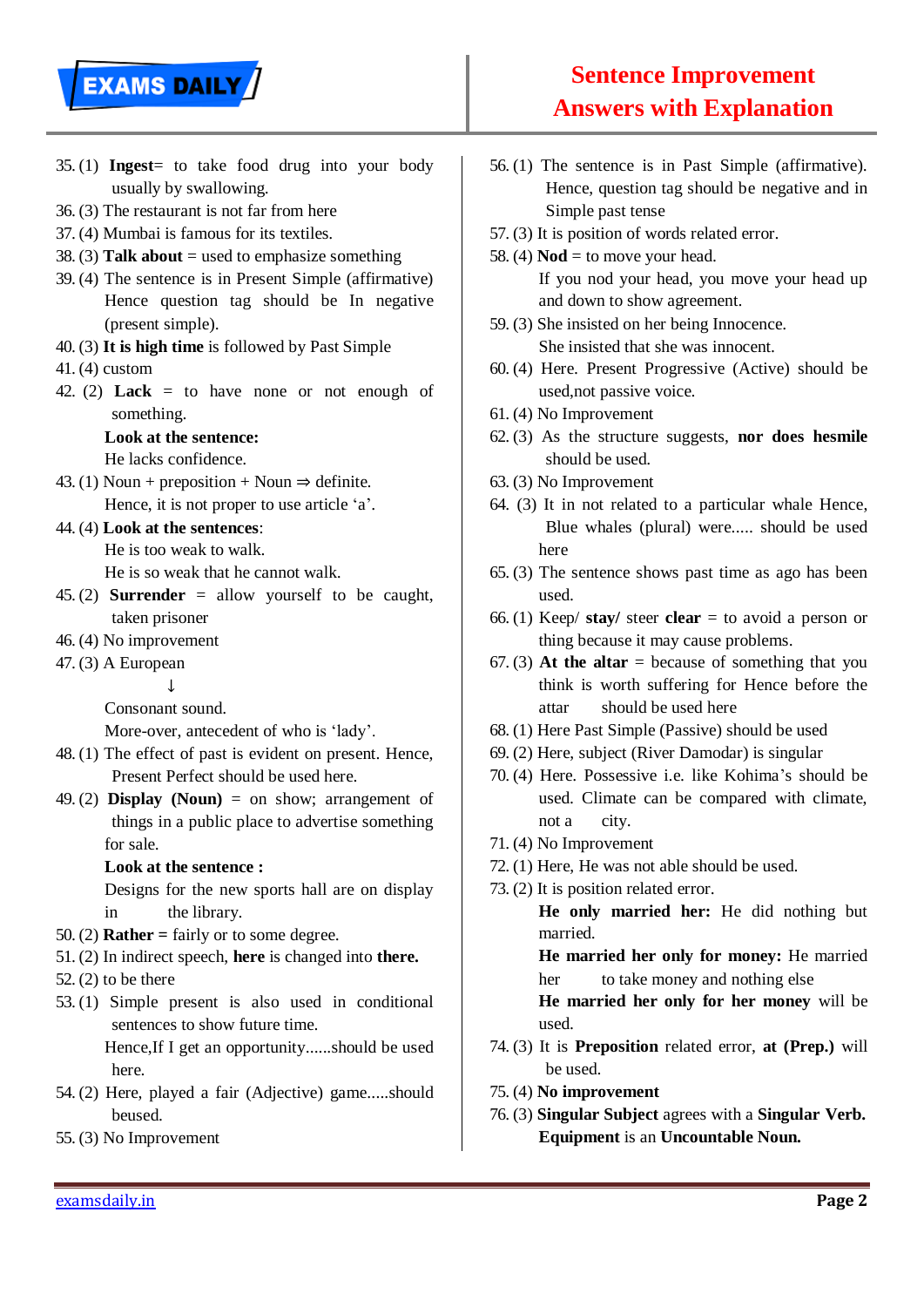| The Plural of equipment is equipment. Hence,             | $(3)$ In case of $(Id.)$ : if something happens           |
|----------------------------------------------------------|-----------------------------------------------------------|
| Singular Verb - was will be used.                        | $(4)$ In respect of $(Id.)$ : concerning.                 |
| $77. (1)$ No improvement                                 | Hence inspite of will be used.                            |
| 78. (4) Gold is an Uncountable Noun (Material            | 90. (2) surrender(Verb) : to allow yourself to be         |
| Noun). It is not proper to use the before it.            | caught, taken prisoner etc.                               |
| 79. (3) hardly : almost no/not/none                      | Here surrendered is the right usage.                      |
| Old habits, traditions etc. die hard: used to            | $91. (1)$ must is used to say that something is necessary |
| that things change very slowly, die<br>say               | or very important.                                        |
| hard will replace die hardly                             | 92. (2)                                                   |
| 80. (3) It Is Preposition related error, to (prep.) will | $(1)$ credulous (Adjective) : too ready to believe        |
| be used.                                                 | things.                                                   |
| He is known to the police.                               | $(2)$ credible $(Adj.)$ : that can be believed/trusted    |
| He is known to be an outstanding physicist.              | (3)creditable (Adj.): admirable; praiseworthy             |
| 81. (3)                                                  | Here, credulous is the right usage.                       |
| $(1)$ wrest (Verb) : to take something such as           | 93. (4) Here. Past Perfect should be used The event re-   |
| power or control from something/somebody                 | lates to the <b>past</b>                                  |
| with<br>great effort.                                    | Who had killed will be used.                              |
| (2) inherit (Verb): to receive money, property,          | 94. (3) dispose of something: to get rid of something     |
| etc. from somebody when they die.                        | that you do not want.                                     |
| (3) swindle (Verb); to cheat somebody in order           | dispose of is the right usage.                            |
| get something, especially money, from<br>to              | 95.(3) Middle: the part of something that is at an        |
| them                                                     | equal distance from all its edges or sides.               |
| Here, wrest will replace win.                            | Look at the sentence:                                     |
| 82. (3) No improvement                                   | He was standing In the middle of the room,                |
| 83. (1) hang : to kill somebody as a punishment.         | centre (N.): the middle point/part of something           |
| Here, hanged is the right usage.                         | the centre of a circle                                    |
| 84. (4) No improvement                                   | chocolates with soft centres                              |
| 85. (4)                                                  | Hence, in the middle is the right usage                   |
| <b>Shun</b><br>(1)<br>(Verb):<br>avoid<br>to             | 96. (4) Crack a joke = to tell a joke                     |
| somebody/something                                       | make/crack a joke: say something in order to              |
| 86. (4)                                                  | make people laugh                                         |
| (1) attached (Adjective): Joined to something.           | we stayed up for hours, laughing and cracking             |
| (2)concatenated: linked together                         | jokes.                                                    |
| is the right usage.<br>concatenated                      | She would <b>make</b> jokes about her appearance.         |
| 87. (4) with aview to should be followed by a            | 97. (3) <b>Rather</b> = used to mean fairly or to some    |
| Gerund, not an Infinitive.                               | The<br>instructions<br>degree.<br>rather<br>were          |
| Hence, becoming will be used.                            | complicated.                                              |
| 88. (3) mostly (Adverb) mainly, generally.               | Hence, rather is the right usage.                         |
| found (Verb) is the Past Tense offind (V.)               | 98. (4) No improvement                                    |
| founded is the incorrect usage Hence, a bird             | 99. (2) A Gerund should follow the verb avoid. Look at    |
| found mostly.                                            | the sentence:                                             |
| 89. (1)                                                  | You should avoid mentioning his divorce.                  |
| of (Id.) in the place<br>(1)<br><b>Instead</b><br>of     | • You should avoid mentioning his divorce.                |
| somebody/<br>something                                   | ↓                                                         |
| (2) Inspite of (Id.): Despite                            | V.<br>Ger.                                                |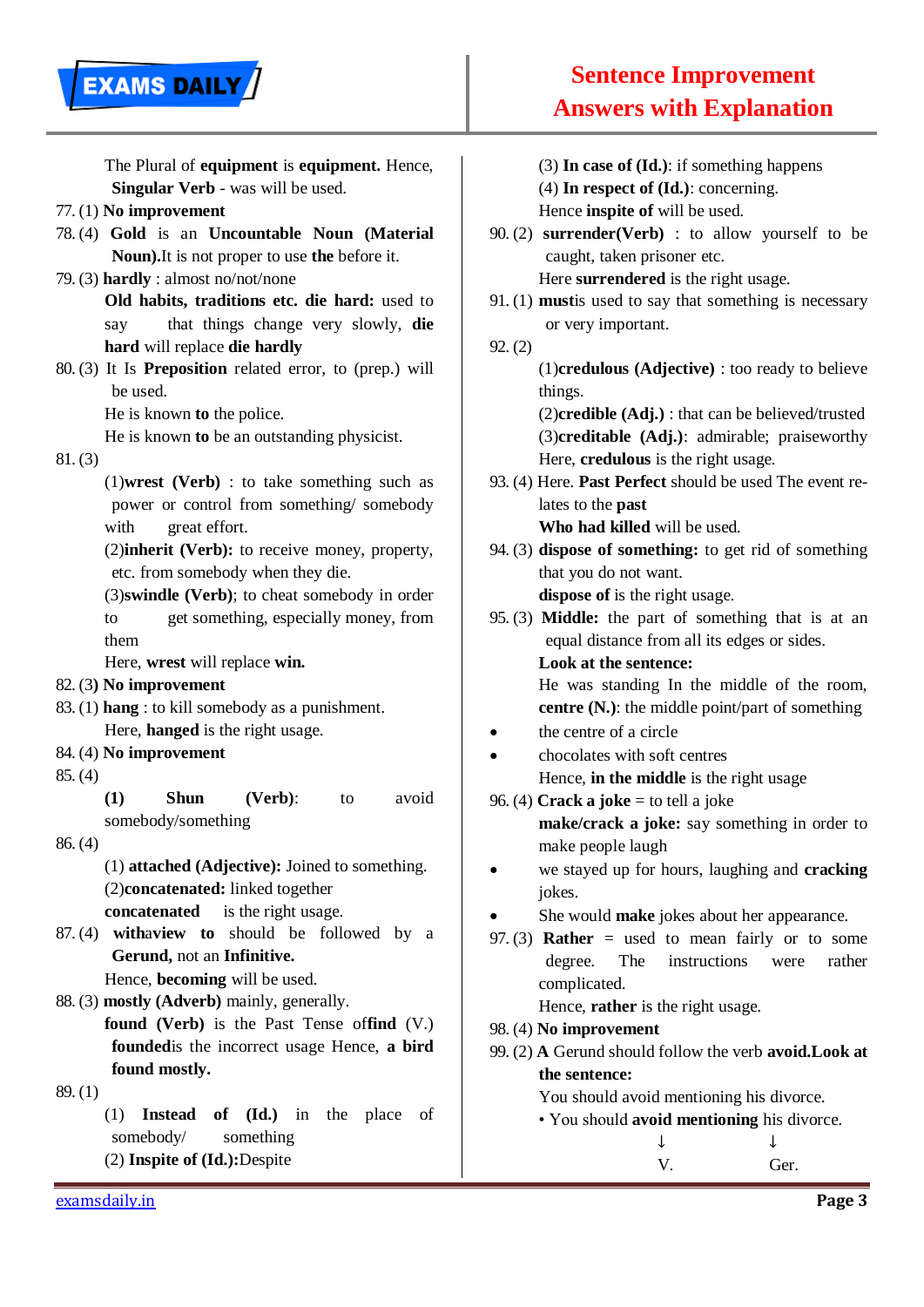

100. (3) **Sewage (Uncountable Noun)** = waste products produced by human bodies. As a particular pollutant is being mentioned, **the (Def. Art.)** will be used with **sewage.** 101. (4) **No improvement** 102. (1) Here. Possessive case should be used. Hence, **Henry's home** will be used. 103. (2)Itis position of adverb related error. **Look at the sentence:** He replied to my letter very quickly. Hence, **clean their rooms quickly** will be **used.** 104. **(**2**)** Here the sentence is negative Hence, question tag should be affirmative **Question Tags** are made with **Auxiliaries.** Here, there is no **Aux**., hence, **do** I will be used. **Statements** without **Aux.** with use **do. does, did in Question Tags** 105. (4) It is a measure of certain distance/time. Hence, singular verb should be used 106. (3) For a person, relative pronoun who' should be used. 107. (2) Here, present simple should be used. Where do you come from?  $=$  Where do you live? 108. (4) **Might** is used when showing that something is orwas possible. 109. (2) **Anticipate**  $=$  to see what might happen in the future 110. (1) The possessive case of one is one's. 111. (4) **Many a man** is a **Singular Subject.** Hence **Singular Verb** i.e. **has died of** should be used. 112. (3) (1)**admit (V.)**: allow to enter/join (2)**enrol (V.):** to arrange for yourself/for somebody else to officially join a course, school, etc. Hence, **enrol**will be used in place of **admit.** 113. (4) **No improvement** 114. (3)

> (1)**admit of (Phr.V.)**: to show that something **is pos**sible as a solution, an explanation, etc. (2)**admits (V.)** : to accept truth

(3)**admit to (Phr. V.)**: to confess something to **some**one

Here, **admits of** will be used.

115. (1)

(1)**Gruesome (Adjective)**: very unpleasant and filling you with horror (of death injury)

(2)**ruthless (Adj.)**: hard and cruel (of people or their behaviour)

(3)**loath some (Adj.)** : extremely unpleasant; disgusting

Hence, **gruesome** is the right usage here.

- 116. (4) Here, **Past Perfect Tense** has been used. When both the events happen in the **Past, the first** event takes **Past Per. T.** and the second **event takes Simple Past Tense** Hence, **was annoyed** will be used.
- 117. (3) As the structure suggests, **Had the room been brighter** should be used.

we can also use **If the room were brighter**

118. (4) **No improvement.**

119. (4)

(1)**thumped (V.)**: to hit somebody/something **hard**

(2)**creaked (V.):** sound made **by** a **door when it is** opened/sound made by wooden **floor when you step**on it

(3) **crawled (V.):** to move forward very slowly

(4) **chugged (V.):** to move making the sound of

an engine running slowly

Here chugged if the right usage

## 120. (3)Thestructure is

No sooner did he reach.....

No sooner had he reached.....

In this case, **no sooner** is used to talk about something that happens immediately after something else. Hence,**Past Per. Tense - had reached** will be used.

- 121. (1) **cut down** to reduce the size, amount or number of something **cut down (Phr. V.)** is the correct replacement
	- for **reduce (V.)**

#### **Look at the sentences:**

The doctor told him to **cut down** on his drinking.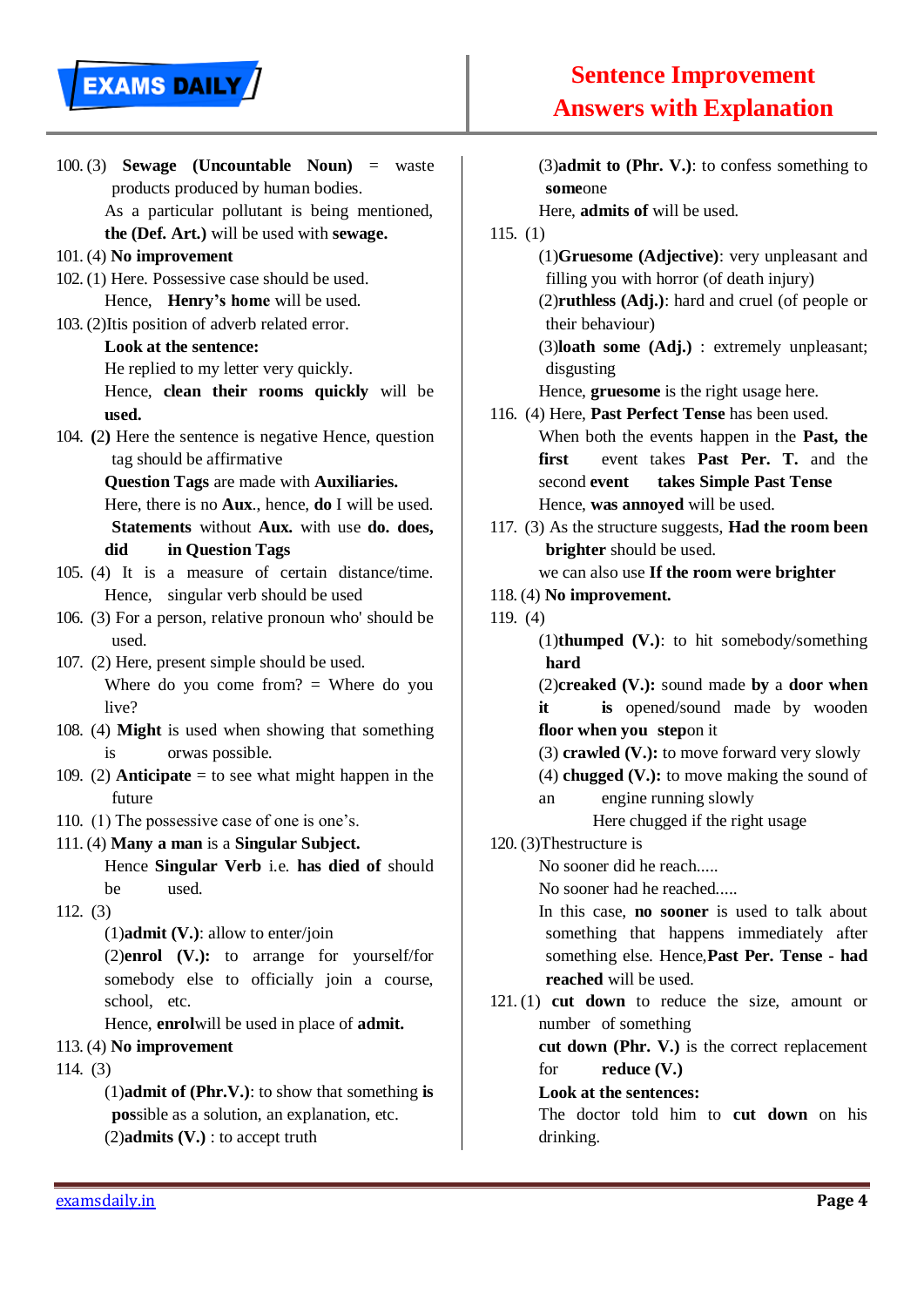

I won´t have a cigarette. thanks-I am trying to **cut down**

#### 122. (4) **No improvement**

- 123. (1) To modify a **Verb,** an **Adverb** i.e. **attentively** should be used.
- 124. (4) **whether tomorrow is a holiday for her** will beused.
- 125. (4) **superior (Adj.)**: better in quality than somebody/something else.

### **Superior, inferior, senior, junior, etc. (Adj.)**  take **to (Prep.)**

#### **Look at the sentence:**

This model is technically **superior to** its competitors.

#### 126. (1) **No improvement.**

#### 127. (4)

(1)**Hang (Verb):** to kill somebody as per law. hang→ hanged (Past)→hanged (Past Participle)

(2)**hang (V.)**: to attach something, or to be attached, at the top so that the lower part is free/loose hang  $\rightarrow$  hung (Past)  $\rightarrow$  hung (Past) Part.)

Here, **hanged** is the right usage.

128. (3) The sentence implies a Present Situation, so, **agonises me most** 

**(Simple Present Tense)** will be used.

129. (2) Here, **been** should follow **haven't past event** is implied and the same is likely to happen in **future too.**

> He **has never** cheated and **can never** cheat a person.

- 130. (4) **World - famous:** known all over the world, **a world-famous museum** is the right usage.
- 131. (2) **in (Prep.)**: after a particular length of time: during a period of time.

**rise in an hour** is the right usage.

#### **Look at the sentences:**

It will be ready **in** a week's time.

I am getting forgetful **in** my old age

- 132. (4) **desired result**: having a wishful result **have desired results** is the right usage.
- 133. (3) **Date from/back to**  $=$  to have existed since a particular time in the past. **Dated =** old fashioned.

#### 134. (3) **Structure of the sentence :**

Let + Object + to +  $V_1$ , (plural).

- 135. (2) No Improvement
- 136. (2) For comparison between two things comparative degree should be used
- 137. (3) **How many** is followed by Plural Noun/Pronoun
- 138. (2) To show period of time 'for' should be used.
- 139. (2) **Must be** is followed by  $V_3$ i.e. taken.
- 140. (2) **Course** = a direction or route followed by a ship or an aircraft or a river
- 141. (4) No improvement
- 142. (3) In spite of being ill/his illness, he came to work.
- 143. (2) Here. Past Simple i.e. realized.... should be used
- 144. (3) Here, are born deaf every......should be used. Bear  $\Rightarrow$  Bore  $\Rightarrow$  Born (Past participle)
- 145. (4) **Apologise**= to say that you are sorry for doing something wrong.
- 146. (3) **Hanker after**  $=$  to have a strong desire for something.
- 147. (1) Here, joint (Adjective)... should be used. **Joint** = involving two or more people together
- 148. (3) As the structure suggests, Future Simple... should be used here.
- 149. (2) When we use **as well as,**verb agrees according to the number/person of the first subject.
- 150. (2) **As if** is followed by plural verb (Past). Hence, **were** should be used here.

## 151. (4) In respect of  $=$  connecting

#### **Look at the sentence:**

A writ was served on the firm in respect of their unpaid bill.

- 152. (1) Here. Past Simple i.e. completed... should be used.
- 153. (2) Here, subject should come. Hence, it being a wet day/As it was ... should be used.
- 154. (2) As it was
- 155. (1) Here, big new house should be used.
- 156. (3) No improvement
- 157. (3) Here. Future simple i.e., Either Kiran or Mala will.....should be used.
- 158. (1) **Besides** = in addition to;